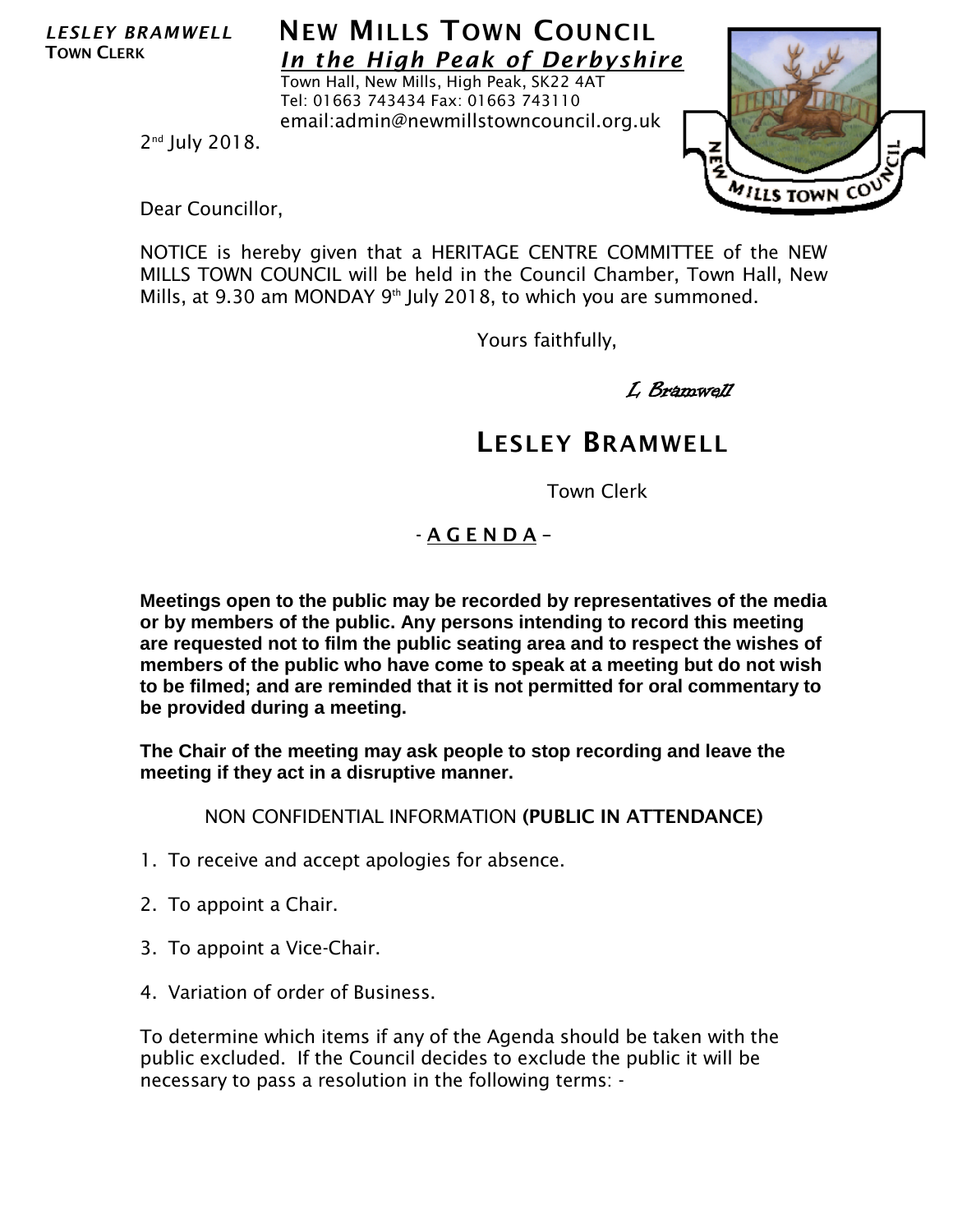"That in view of the confidential nature of the Business about to be transacted it is advisable in the public interest, that the press and public be temporarily excluded and they are instructed to leave."

5. Declaration of Members Interests.

Please Note:-

- (a) Members must ensure that they complete the Declarations of Interest sheet prior to the start of the meeting and must indicate the action to be taken (i.e. to stay in the meeting, to leave the meeting or to stay in the meeting to make representations and then leave the meeting prior to any consideration or determination of the item).
- (b) Where a member indicates that they have a prejudicial interest, but wish to make representations regarding the item before leaving the meeting, those representations must be made under item (c) of Public Speaking.

The Declarations of Interests will be read out from the Declaration Sheet - Members will be asked to confirm that the record is correct.

- 6. Public Speaking (15 Minutes)
	- (a) A period of not more than fifteen minutes will be made available for members of the public and Members of the Council to speak. Where a Member indicates they have a prejudicial interest, but wish to make representations regarding the item before leaving the meeting, those representations must be made under item (c) below. (If the item to which representations or comment were made by a Member is on the Agenda the Member must declare that interest again and withdraw from the meeting during consideration of that item).
	- (b) If the Police Liaison Officer, a County Council or District Council Member is in attendance they will be given the opportunity to raise any relevant matter. Members of the Council however will restrict Police matters they raise to those relating to their Council Ward.
	- (c) Members declaring a prejudicial interest who wish to make representations or give evidence under the Code of Conduct relating to Agenda items shall do so at this stage.
- 7. To agree the minutes of the HC Committee meeting on the  $4<sup>th</sup>$  June
- 8. Budget Auditors report.
- 9.Appointment of advisors to the remaining places on the HC Committee.
- 10. Appointment of paid Heritage Centre Administrator to include job